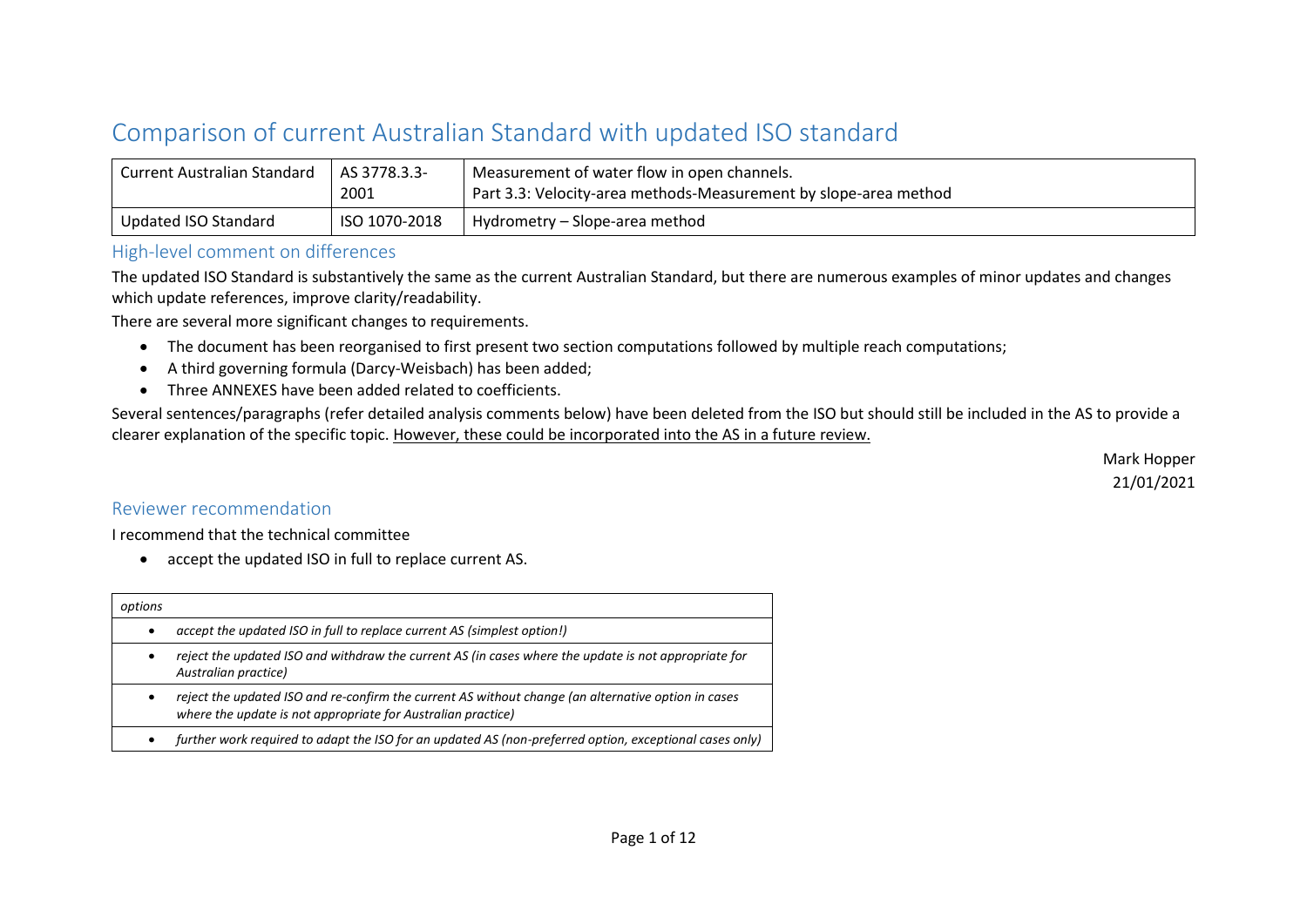## Detailed summary of differences

The table below outlines in more detail a summary of the differences between the current Australian Standard under review and the relevant updated ISO standard and includes reviewer comment where relevant.

*Column 1: Identifies the number and name of the section in the current Australian Standard*

*Column 2: Classification of the change for that section. Classified as either:*

- *No change (green shading) – The updated ISO is the same as the current Australian Standard.*
- *Minor change (blue shading) – Changes that have minimal impact on the outcome, including*
	- o *minor format, style or heading changes*
	- o *minor additions, removals or changes to a few words or clauses*
	- o *addition or exclusion of more detailed explanation*
	- o *very minor changes to steps or processes.*
- *Significant change (orange shading)– Changes that have a moderate to major impact on the outcome, such as*
	- o *Changes to requirements*
	- o *Significant changes to calculations, steps or processes.*

*Column 3: More detail to describe the change, and comment from the reviewer (enough detail for the consideration of AHA and WaMSTeC members in their review).*

*Text colour is used in this column as follows:*

- *Black text – More detailed explanation of the changes and reviewer comment. Specific reviewer comment on the changes highlighted in yellow.*
- *Blue text – reference to information included in the updated ISO that is not in the current Australian Standard*
- Red text *reference to information included in the current Australian Standard that is not in the updated ISO.*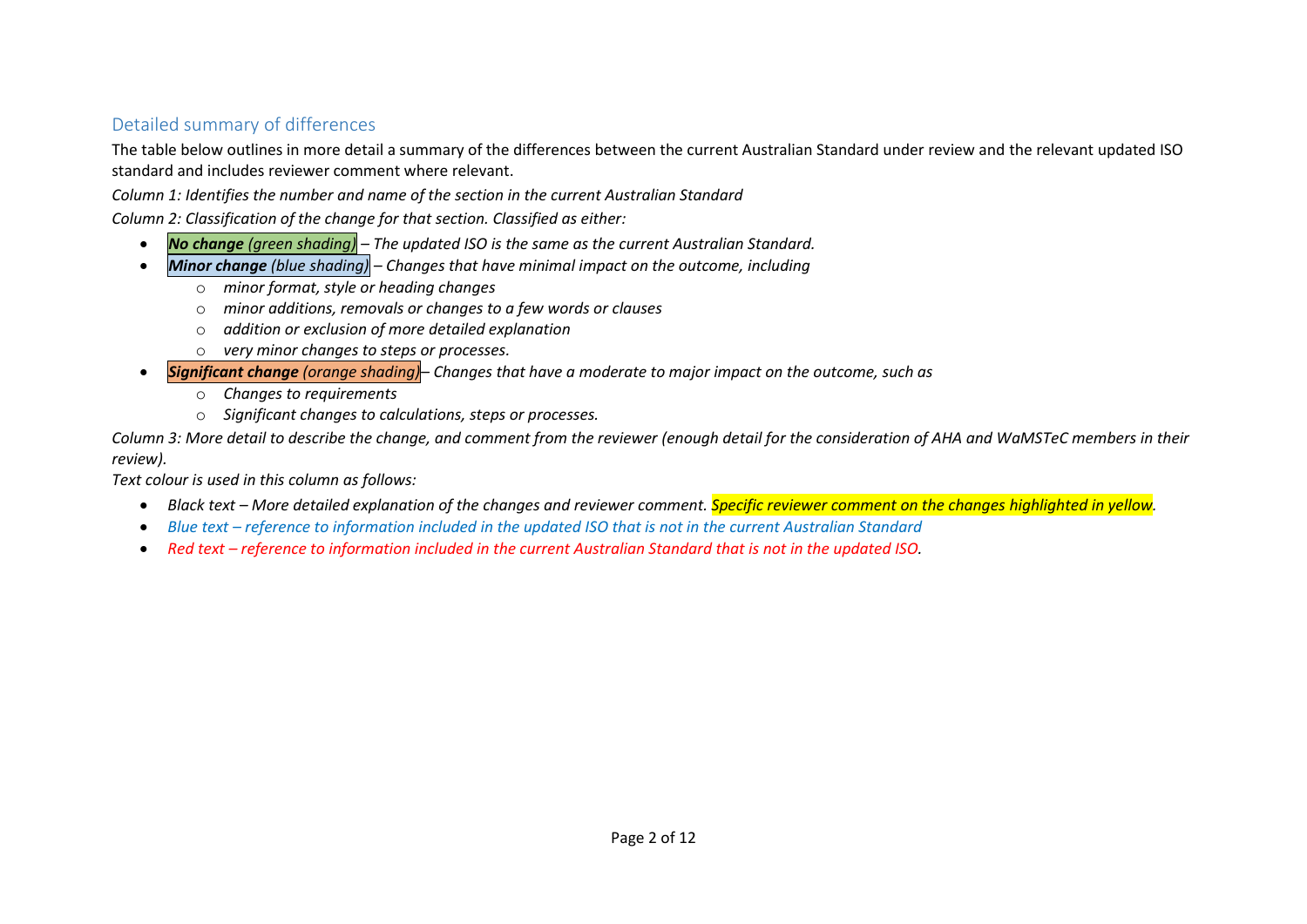| Section (AS section number) | <b>Classification of change</b><br>AS to ISO | More detail and comment on changes in the updated ISO                                                                                                                                                                                                                                                                                                                                                                                                                                                                      |
|-----------------------------|----------------------------------------------|----------------------------------------------------------------------------------------------------------------------------------------------------------------------------------------------------------------------------------------------------------------------------------------------------------------------------------------------------------------------------------------------------------------------------------------------------------------------------------------------------------------------------|
|                             | Significant change                           | ISO has added an Introduction<br>AS does not have an Introduction                                                                                                                                                                                                                                                                                                                                                                                                                                                          |
| 1. Scope                    | Minor change                                 | ISO update is shorter and more concise.<br>AS contains 2 additional paragraphs which have been deleted from ISO.<br>1. Relates to the conditions for accuracy in using the method.<br>2. Slope Area method used for the extreme high-end rating development.<br>Reviewer comment: Although deleting the first paragraph can be acceptable, the<br>paragraph does provide an overview of the conditions for accuracy in using this method.<br>Deleting the second paragraph is not critical to the context of the Standard. |
| Normative references<br>2.  | Minor change                                 | ISO references (2) are listed as the general name of the ISO.<br>AS contains references with the specific edition. The AS also contains 2 additional<br>references.<br>1. ISO 1100-2-1982 Determination of the stage discharge relation<br>ISO 5168-1978 Estimation of uncertainty of a flow rate measurement<br>Reviewer comment: The additional AS references are not required                                                                                                                                           |
| Definitions<br>3.           | Minor change                                 | Heading changed to "Terms and definitions"<br>$\bullet$<br>ISO has incorporated links to web pages                                                                                                                                                                                                                                                                                                                                                                                                                         |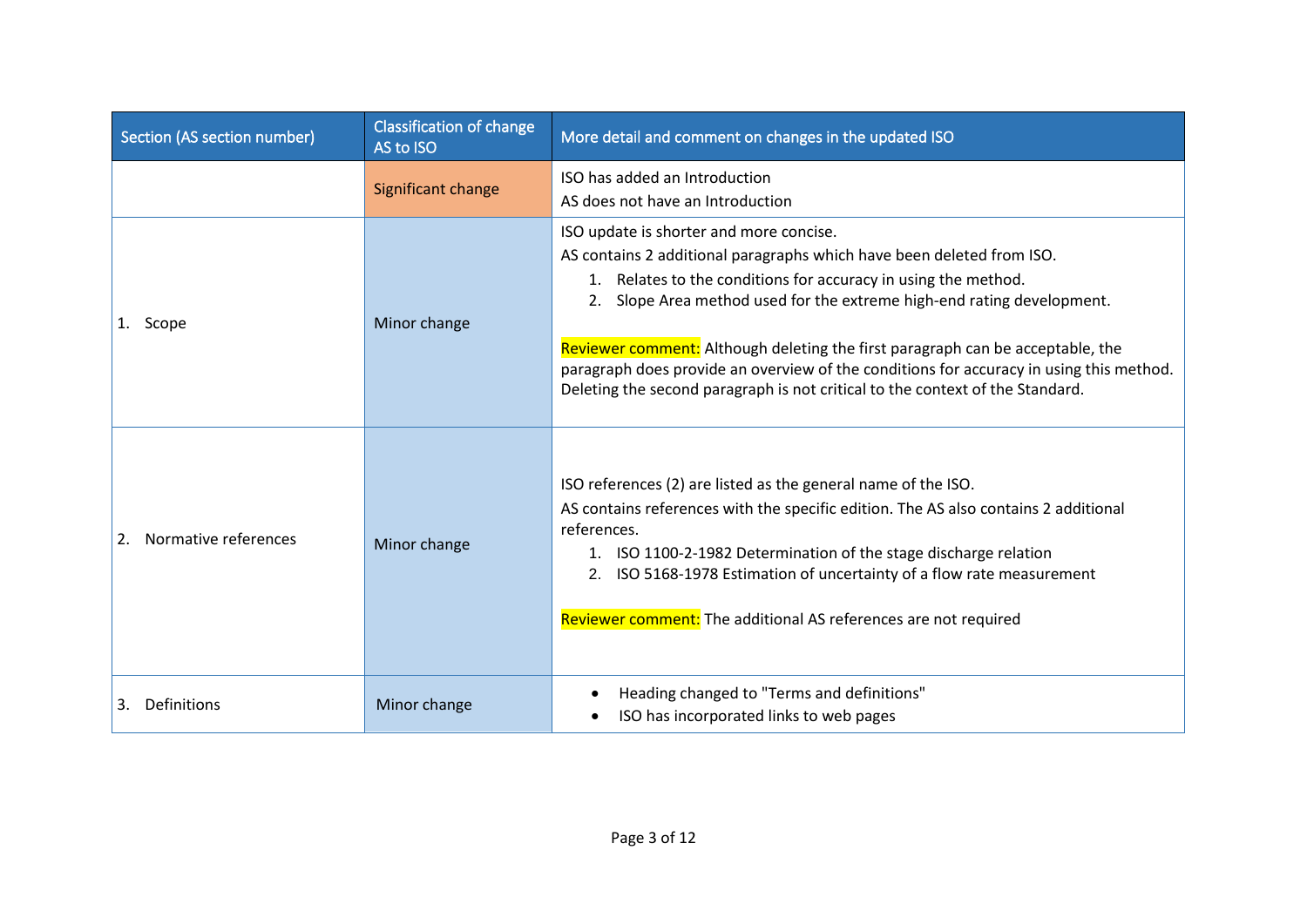| Section (AS section number)                 | <b>Classification of change</b><br>AS to ISO | More detail and comment on changes in the updated ISO                                                                                                                                                                                                                                                                                                                                                                                                                                                                                                                                                                                                                                                                                                        |
|---------------------------------------------|----------------------------------------------|--------------------------------------------------------------------------------------------------------------------------------------------------------------------------------------------------------------------------------------------------------------------------------------------------------------------------------------------------------------------------------------------------------------------------------------------------------------------------------------------------------------------------------------------------------------------------------------------------------------------------------------------------------------------------------------------------------------------------------------------------------------|
| 4 Principle of the method of<br>measurement | Significant change                           | ISO reworded content but context the same $(1st$ paragraph)<br>$\bullet$<br>AS uses term "mean hydraulic depth" while ISO uses "hydraulic radius"<br>$\bullet$<br>Major additions to ISO<br>Includes (introduces) the formulas for slope/area<br>$\bullet$<br>Adds a third formula for calculation: Darcy-Weisbach<br>Reviewer comment: This change is recommended as it provides an additional method to<br>calculate discharge using the Slope/Area method. Adopt new ISO section.                                                                                                                                                                                                                                                                         |
| 5 Selection and Demarcation of<br>site      | Minor change                                 | ISO is the same as AS for all AS content<br>ISO contains additional content when determining site                                                                                                                                                                                                                                                                                                                                                                                                                                                                                                                                                                                                                                                            |
| 5.1 Initial Survey of site                  |                                              | Reviewer comment: The ISO change is recommended as it provides additional detail.                                                                                                                                                                                                                                                                                                                                                                                                                                                                                                                                                                                                                                                                            |
| 5.2 Selection of site                       | Significant change                           | AS is formatted into sub sections (5.2.1 to 5.2.9) whereas ISO is separated into<br>$\bullet$<br>paragraphs.<br>ISO has not included AS 5.2.1.<br>AS 5.2.2. ISO has reworded and included extra sentence/words. Essentially<br>similar.<br>AS 5.2.3. ISO has identical paragraph<br>$\bullet$<br>AS 5.2.4. ISO has completely new definition of reach requirement. Adopt ISO.<br>$\bullet$<br>AS 5.2.5. ISO has additional content. Adopt ISO<br>AS 5.2.6. ISO has reworded.<br>$\bullet$<br>AS 5.2.7. ISO has identical paragraph.<br>AS 5.2.8. ISO has identical sentence plus additional content incorporating an<br>explanation.<br>AS 5.2.9. ISO has not included.<br>Reviewer comment: The ISO change is recommended as it provides additional detail. |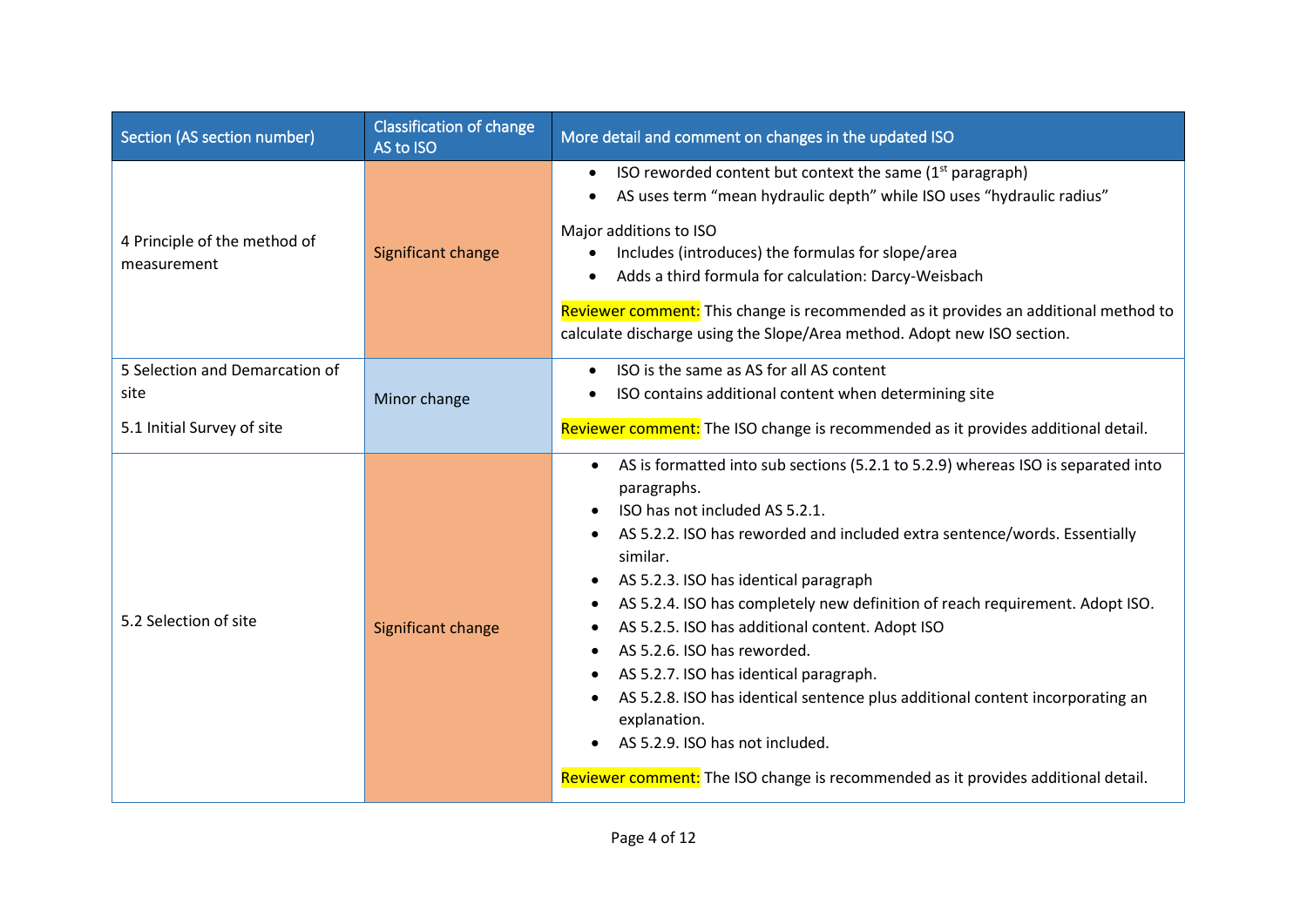| Section (AS section number)                                                      | <b>Classification of change</b><br>AS to ISO | More detail and comment on changes in the updated ISO                                                                                                                                                                   |
|----------------------------------------------------------------------------------|----------------------------------------------|-------------------------------------------------------------------------------------------------------------------------------------------------------------------------------------------------------------------------|
| 5.3 Demarcation of site                                                          | Minor change                                 | ISO has been reworded.<br>$\bullet$                                                                                                                                                                                     |
| 6 Devices for measurement of<br>slope<br>6.1 Reference gauge                     | Minor change                                 | ISO have changed the order of the sub sections<br>$\bullet$<br>AS 6.1 and ISO 6.4 have same heading. ISO has completely reworded the sub<br>section                                                                     |
| 6.2 Water Level Recorder                                                         | Significant change                           | ISO 6.3 with new name change - Pressure transmitters. Completely different<br>$\bullet$<br>sub section with greater details.                                                                                            |
| 6.3 Crest stage gauge                                                            | Significant change                           | AS 6.3 and ISO 6.2 have same heading. ISO has completely reworded the sub<br>$\bullet$<br>section and included additional content.<br>Reviewer comment: The ISO change is recommended as it provides additional detail. |
| 6.4 High Water Marks                                                             | Significant change                           | AS 6.4 and ISO 6.1 have same heading. ISO has completely reworded the sub<br>$\bullet$<br>section and included additional content.<br>Reviewer comment: The ISO change is recommended as it provides additional detail. |
| 7 Procedure for installing gauges<br>and making observations<br>7.1 Installation | Significant change                           | ISO has removed this section completely.<br>$\bullet$<br>AS 7.1 content has been included elsewhere in the ISO                                                                                                          |
| 7.2 Procedure for observation of<br>gauges                                       | Significant change                           | ISO has removed this section completely.<br>$\bullet$<br>AS 7.2 relates primarily to how to read a gauge which should not belong in this<br>$\bullet$<br>Standard.                                                      |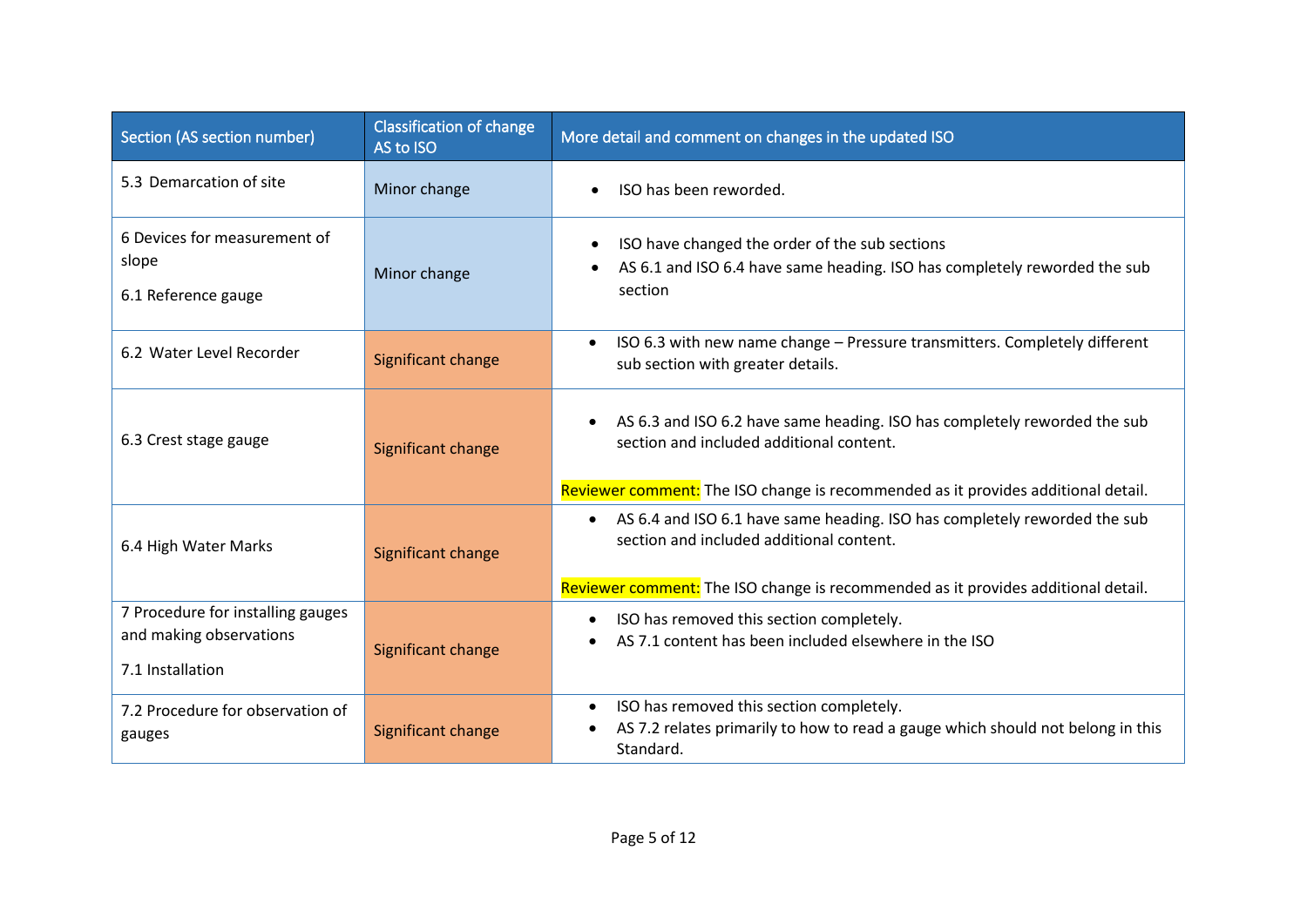| Section (AS section number)                                                       | <b>Classification of change</b><br>AS to ISO | More detail and comment on changes in the updated ISO                                                                                                                                                                                                                                                                                                                                              |
|-----------------------------------------------------------------------------------|----------------------------------------------|----------------------------------------------------------------------------------------------------------------------------------------------------------------------------------------------------------------------------------------------------------------------------------------------------------------------------------------------------------------------------------------------------|
| 7.3 Other Observations                                                            | Significant change                           | ISO has removed this section completely.<br>AS 7.3 relates primarily to the metadata to be noted when reading a gauge<br>which should not belong in this Standard.                                                                                                                                                                                                                                 |
|                                                                                   | Significant change                           | ISO 7 Determination of Slope<br>$\bullet$<br>ISO 7 is completely different to AS 8 however, some content within ISO 7 is<br>similar in context to AS 8<br>Reviewer comment: The removal of this AS section from the ISO is recommended as it                                                                                                                                                       |
|                                                                                   |                                              | relates to reading a gauge.                                                                                                                                                                                                                                                                                                                                                                        |
| 8 Computation of surface slope<br>8.1 Computation of surface slope<br>from gauges | Significant change                           | Some content within ISO 7 is similar in context to AS 8<br>$\bullet$                                                                                                                                                                                                                                                                                                                               |
| 8.2 Computation of surface slope<br>from high water marks                         | Significant change                           | Some content within ISO 7 is similar in context to AS 8                                                                                                                                                                                                                                                                                                                                            |
| 9 Cross sections of the stream<br>9.1 Number of cross sections                    | Significant change                           | ISO 8 has slight change of name - Cross sections of a stream<br>$\bullet$<br>ISO 8.1 has slight change of name - Number and location of cross sections<br>$\bullet$<br>ISO 8.1 in its 1 <sup>st</sup> paragraph is reworded content of AS 9.1<br>$\bullet$<br>ISO 8.1 includes a 2 <sup>nd</sup> paragraph containing extra content relating to the location<br>$\bullet$<br>of the cross sections |
| 9.2 Measurement of cross<br>sectional profiles                                    | Minor change                                 | ISO 8.2 has the same title.<br>$\bullet$<br>ISO 8.2 has been reworded and shortened.<br>Reviewer comment: The ISO change is recommended.                                                                                                                                                                                                                                                           |
| 10 Computation of discharge for<br>non-uniform and composite cross<br>sections    | Significant change                           | ISO 9 has been completely reorganized and this is mixed within AS 10.<br>$\bullet$<br>AS 10 contains general Q formula. Q=KS1/2<br>ISO 9.3 is titled - Non-uniform cross sections (2 cross section formulation).<br>$\bullet$<br>ISO 9.3.1 General contains the reworded content of AS 10                                                                                                          |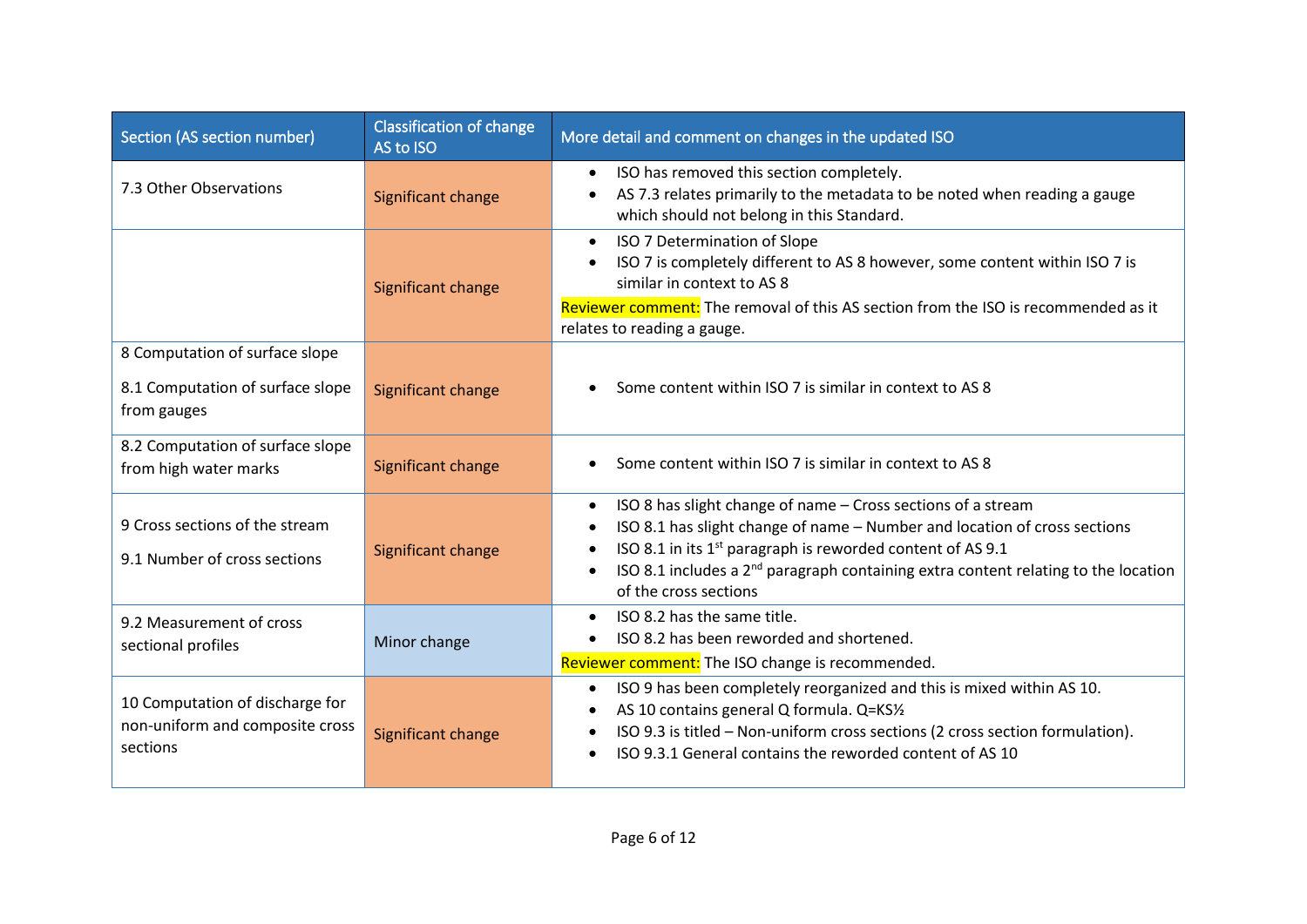| Section (AS section number)                                            | <b>Classification of change</b><br>AS to ISO | More detail and comment on changes in the updated ISO                                                                                                                                                                                                                 |
|------------------------------------------------------------------------|----------------------------------------------|-----------------------------------------------------------------------------------------------------------------------------------------------------------------------------------------------------------------------------------------------------------------------|
| 10.1 Computation of conveyance                                         | Minor change but major                       | ISO 9.3.2 titled "Computation of conveyance" is a reworded version of AS<br>$\bullet$                                                                                                                                                                                 |
| 10.1.1 Non-uniform section                                             | reorganisation                               | $10.1.1$ .                                                                                                                                                                                                                                                            |
| 10.1.2 Composite section                                               | Minor change but major<br>reorganisation     | AS 10.1.2 and ISO 9.4 "Composite cross sections" are similar headings. ISO has<br>$\bullet$<br>completely reworded the sub section and included additional content.                                                                                                   |
| 10.2 Computation of the                                                | Minor change but major                       | ISO 9.2 "Uniform cross sections"<br>$\bullet$                                                                                                                                                                                                                         |
| hydraulic radius                                                       | reorganisation                               | ISO 9.2.3 "Determination of hydraulic radius"<br>ISO 9.2.3 has been reworded.                                                                                                                                                                                         |
| 10.3 Value of Manning's<br>coefficient                                 | Significant change                           | ISO 9.2.4 "Determination of the mean velocity in the reach"<br>$\bullet$<br>ISO 9.2.4.3 "Manning and Chezy coefficients"<br>$\bullet$<br>Title and content include Chezy as well.<br>$\circ$<br>Reworded content<br>Extra content and additional Annex (C)<br>$\circ$ |
|                                                                        | Significant change                           | ISO 9.2.4.4 "Using the Darcy-Weisbach (Colebrook-White) formula"<br>$\bullet$<br>New sub section to cover additional formula.<br>$\bigcirc$                                                                                                                           |
| 10.4 Evaluation of the friction<br>slope                               | Minor change but major<br>reorganisation     | ISO 9.3 "Non-uniform cross section (2 cross section formulation)"<br>$\bullet$<br>ISO 9.3.3 "Evaluation of the friction slope"<br>$\bullet$<br>Slightly reworded content.<br>$\circ$                                                                                  |
| 10.5 Computation od discharge<br>using three or more cross<br>sections | Minor change                                 | ISO 9.5 "Computation of discharge using three or more cross sections"<br>$\bullet$<br>Reworded content.<br>$\circ$<br><b>Additional Figure</b><br>O                                                                                                                   |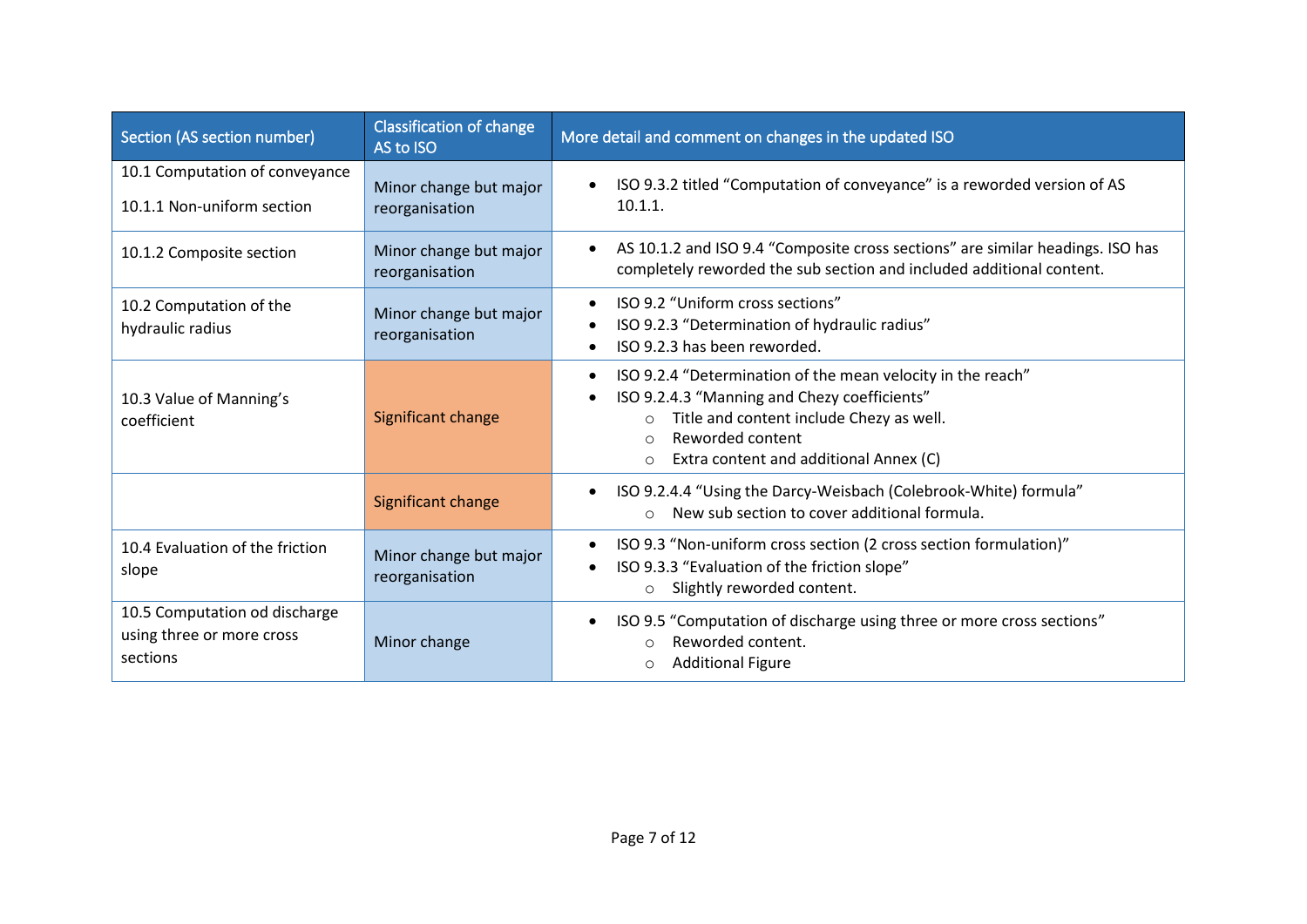| Section (AS section number)                                                                             | <b>Classification of change</b><br>AS to ISO | More detail and comment on changes in the updated ISO                                                                                                                                                                                                                                        |
|---------------------------------------------------------------------------------------------------------|----------------------------------------------|----------------------------------------------------------------------------------------------------------------------------------------------------------------------------------------------------------------------------------------------------------------------------------------------|
| 10.6 State of Flow                                                                                      | Minor change                                 | ISO 9.6 "State of Flow"<br>$\bullet$<br>Slightly reworded content.<br>$\circ$<br>Content has been shortened.<br>$\bigcirc$<br>AS 10.6 has an additional paragraph which provides an explanation for changes<br>in flow states.<br>Reviewer comment: The AS paragraph should remain.          |
| 11 Computation of discharge for<br>uniform cross section                                                | Minor change but major<br>reorganisation     | ISO 9.2 "Uniform cross sections"<br>$\bullet$<br>ISO 9.2.1 "General"<br>$\bullet$<br>Slightly reworded content.<br>$\circ$                                                                                                                                                                   |
| 11.1 Determination of the mean<br>cross sectional area and the<br>mean wetted perimeter of the<br>reach | Minor change                                 | ISO 9.2 "Uniform cross sections"<br>$\bullet$<br>ISO 9.2.2 "Determination of the mean cross sectional area and the mean wetted<br>perimeter of the reach"<br>Slightly reworded content.<br>$\circ$<br>Content has been shortened.<br>$\circ$<br>Reviewer comment: The AS Note should remain. |
| 11.2 Determination of the mean<br>velocity in the reach<br>11.2.1 Using Manning's equation              | No change                                    | ISO 9.2.4 "Determination of the mean velocity in the reach"<br>$\bullet$<br>ISO 9.2.4.1 "Using Manning's formula"<br>$\bullet$<br>Same content.                                                                                                                                              |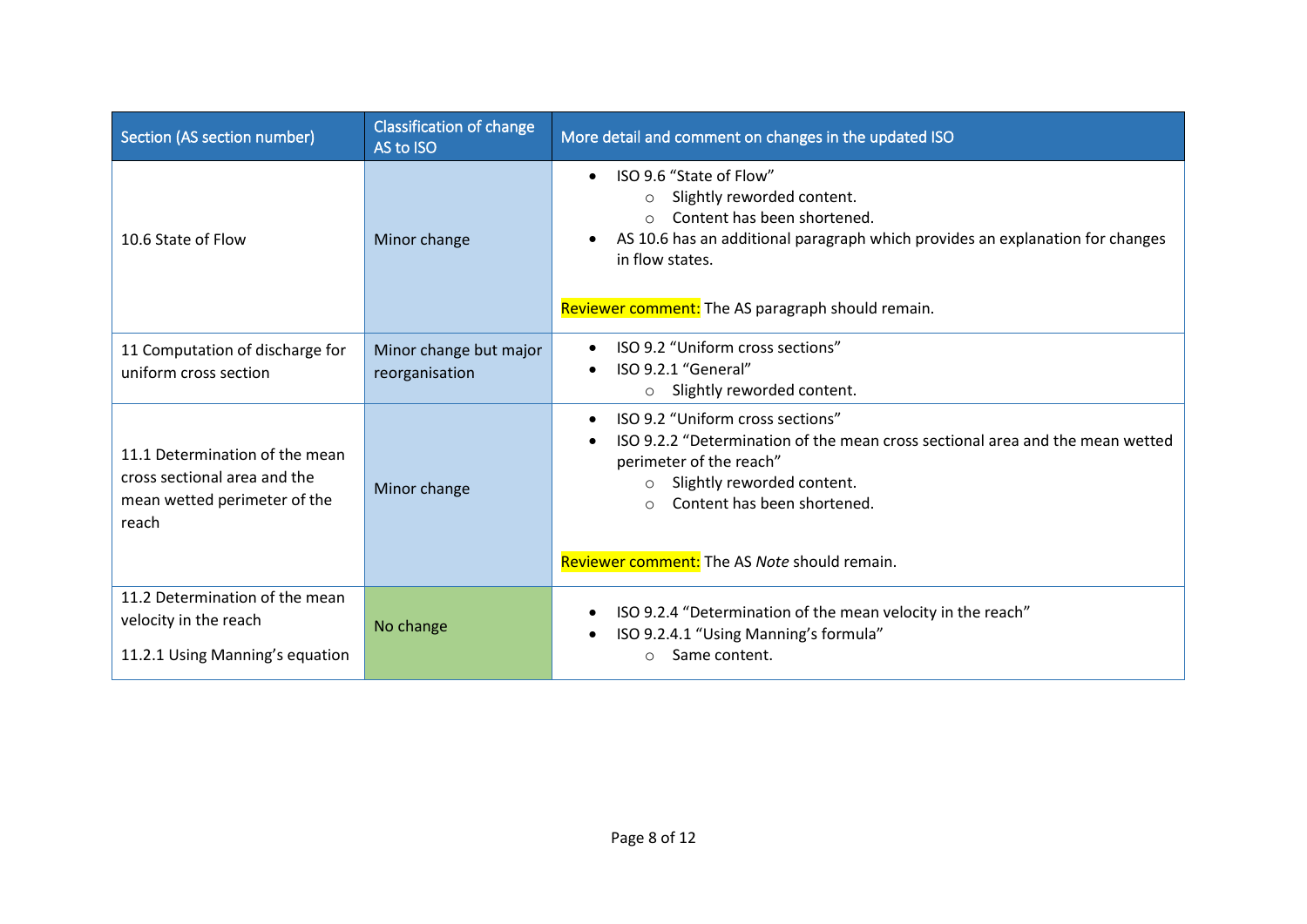| Section (AS section number)                            | <b>Classification of change</b><br>AS to ISO | More detail and comment on changes in the updated ISO                                                                                                                                                                                                                                            |
|--------------------------------------------------------|----------------------------------------------|--------------------------------------------------------------------------------------------------------------------------------------------------------------------------------------------------------------------------------------------------------------------------------------------------|
| 11.2.2 Using Chezy's equation                          | Minor change                                 | ISO 9.2.4.2 "Using Chezy's equation"<br>$\bullet$<br>Slightly reworded content.<br>$\circ$<br>Content has been shortened.<br>$\bigcap$<br>AS 11.2.2 has an additional paragraph which provides an explanation for<br>determining Chezy's C.<br>Reviewer comment: The AS paragraph should remain. |
| 11.3 Correction of discharge                           | Minor change                                 | Not included in ISO<br>$\bullet$<br>Reviewer comment: Does not need to be included.                                                                                                                                                                                                              |
|                                                        | Significant change                           | ISO 10 "Alternative methods to estimate conveyance"<br>$\bullet$<br>ISO 10.1 "General"<br>ISO 10.2 "Divided channel method"<br>ISO 10.3 "Conveyance estimation system"<br>٠<br>Reviewer comment: Should be included.                                                                             |
| 12 Uncertainties in flow<br>measurement<br>12.1 Errors | Significant change                           | ISO 11 "Uncertainties in flow measurement"<br>$\bullet$<br>ISO 11.1 "Definition of Uncertainty"<br>$\bullet$<br>Completely different content as AS 12.1.<br>$\circ$<br>Reviewer comment: ISO definition should be adopted.<br>$\bullet$                                                          |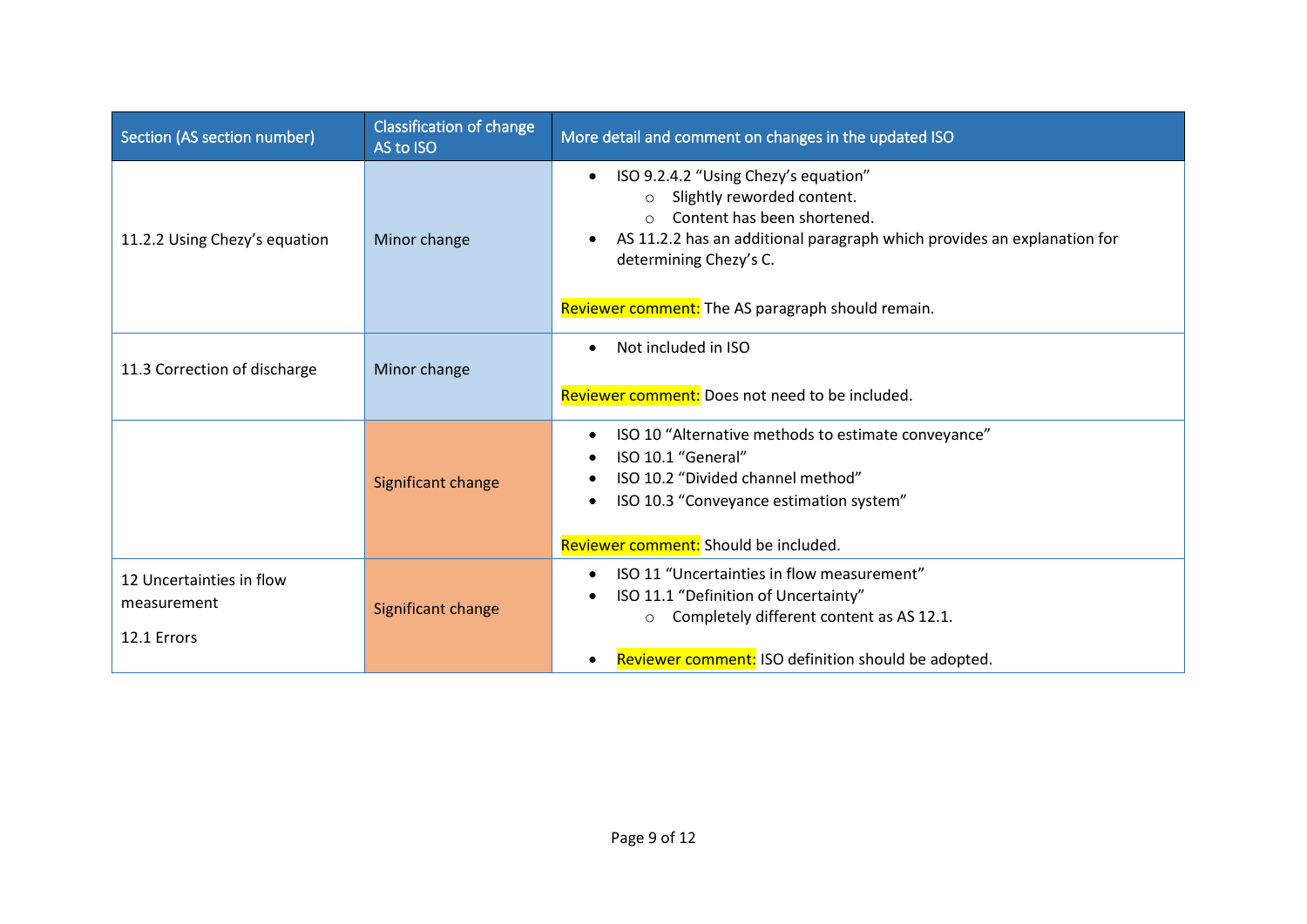| Section (AS section number)                                                                                                                                                          | <b>Classification of change</b><br>AS to ISO | More detail and comment on changes in the updated ISO                                                                                                                                                                                                                                                                                                                                                                                                                        |
|--------------------------------------------------------------------------------------------------------------------------------------------------------------------------------------|----------------------------------------------|------------------------------------------------------------------------------------------------------------------------------------------------------------------------------------------------------------------------------------------------------------------------------------------------------------------------------------------------------------------------------------------------------------------------------------------------------------------------------|
| 122 Methods of calculation<br>12.2.1 Sources of Uncertainties<br>for a uniform reach                                                                                                 | Significant change                           | ISO 11.2 "Sources of Uncertainties for a uniform reach"<br>$\bullet$<br>ISO 11.2.1 "General considerations"<br>Reworded AS 12.2.1.<br>$\circ$<br>AS contains additional detail on Chezy whereas ISO has a brief sentence<br>$\circ$<br>covering Chezy and Darcy-Weisbach.<br>AS includes additional content relating to overall uncertainty<br>$\circ$<br>Reviewer comment: ISO content should be adopted. Inclusion of AS Chezy and<br>other material should be considered. |
| 12 2.2 Determination of<br>individual components of<br>uncertainty in the discharge<br>calculation<br>12.2.2.1 Uncertainty in the<br>calculation of the mean cross<br>sectional area | Minor change                                 | ISO 11.2 "Sources of Uncertainties for a uniform reach"<br>$\bullet$<br>ISO 11.2.2 "Uncertainty of the mean cross sectional area"<br>$\bullet$<br>$\circ$ Slight change in name<br>Slightly reworded AS 12.2.2.1.<br>$\circ$                                                                                                                                                                                                                                                 |
| 12.2.2.2 Uncertainty in the<br>calculation of the mean wetted<br>perimeter                                                                                                           | Minor change                                 | ISO 11.2 "Sources of Uncertainties for a uniform reach"<br>$\bullet$<br>ISO 11.2.3 "Uncertainty in the calculation of the mean wetted perimeter"<br>$\bullet$<br>o Slightly reworded AS 12.2.2.2.                                                                                                                                                                                                                                                                            |
| 12.2.2.3 Relationship between<br>the uncertainties in the cross<br>sectional area and in the mean<br>wetted perimeter                                                                | Minor change                                 | ISO 11.2 "Sources of Uncertainties for a uniform reach"<br>ISO 11.2.3 "Uncertainty in the calculation of the mean wetted perimeter"<br>$\bullet$<br>o This ISO also contains the contents of AS 12.2.2.3.                                                                                                                                                                                                                                                                    |
| 12.2.2.4 Uncertainties in<br>determination of the friction<br>slope                                                                                                                  | No change                                    | ISO 11.2 "Sources of Uncertainties for a uniform reach"<br>ISO 11.2.4 "Uncertainties in determination of the friction slope".<br>$\bullet$                                                                                                                                                                                                                                                                                                                                   |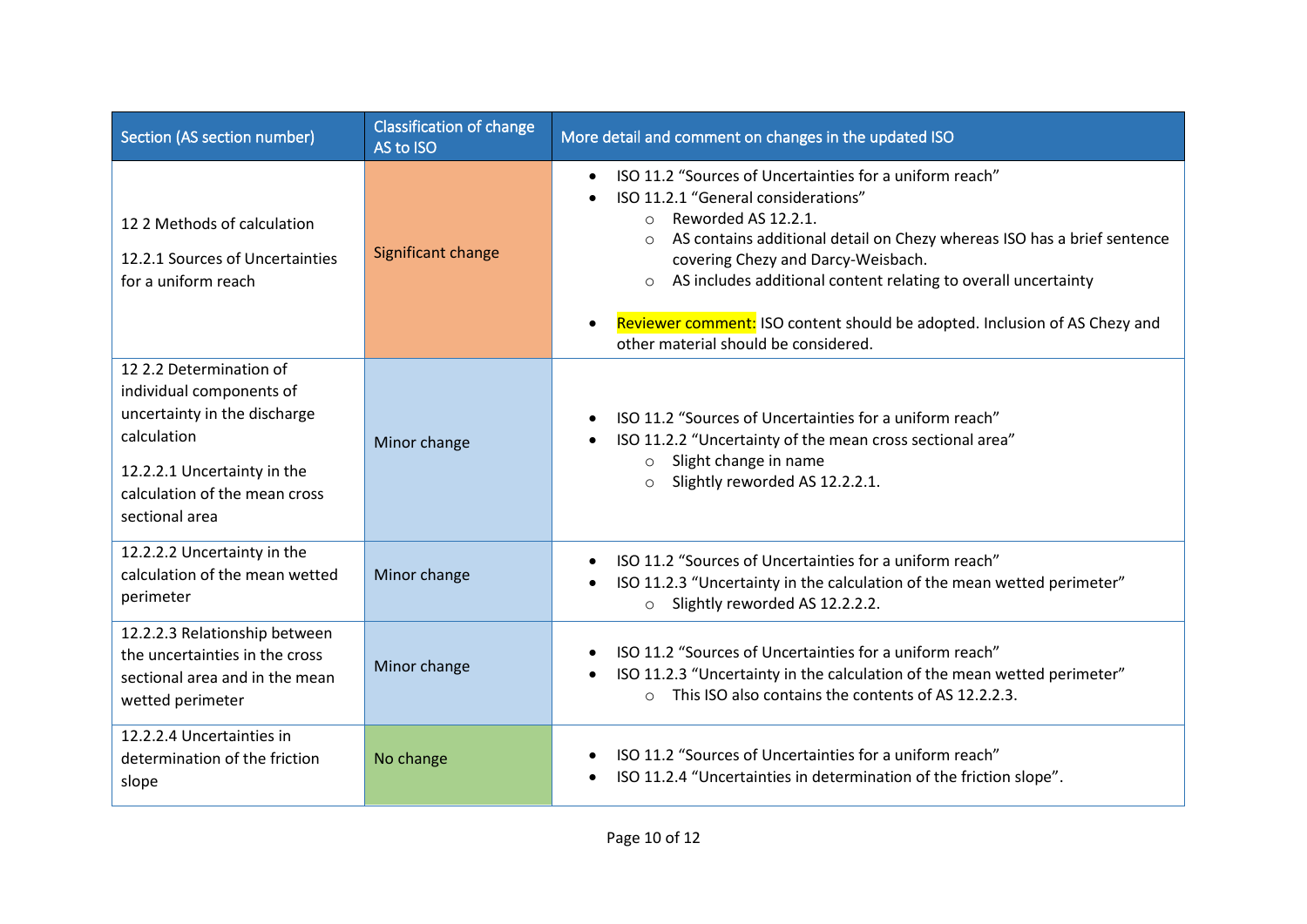| Section (AS section number)                                                                        | <b>Classification of change</b><br>AS to ISO | More detail and comment on changes in the updated ISO                                                                                                                                                                                                                                                                                                                                              |
|----------------------------------------------------------------------------------------------------|----------------------------------------------|----------------------------------------------------------------------------------------------------------------------------------------------------------------------------------------------------------------------------------------------------------------------------------------------------------------------------------------------------------------------------------------------------|
| 12.2.2.4 Uncertainty due to<br>choice of the rugosity coefficient                                  | Minor change                                 | ISO 11.2 "Sources of Uncertainties for a uniform reach"<br>ISO 11.2.5 "Uncertainty due to the choice of the rugosity coefficient"<br>o Slight change in content and context<br>o AS includes rating extrapolation which has been deleted from the ISO<br>Reviewer comment: ISO content should be adopted. Inclusion of AS factor should be<br>considered.                                          |
| 12.2.3 Overall uncertainty in the<br>measurement of discharge                                      | Significant change                           | ISO 11.2 "Sources of Uncertainties for a uniform reach"<br>ISO 11.2.6 "Overall uncertainty in the measurement of discharge"<br>$\bullet$<br>o ISO content shorter with no detailed explanations<br>AS includes additional aspects related to Chezy and other material.<br>$\circ$<br>Reviewer comment: ISO content should be adopted. Inclusion of additional AS material<br>should be considered. |
| <b>ANNEX A (informative)</b><br>Approximate values of<br>coefficients n and C for open<br>channels | No change                                    | <b>ISO</b><br>$\bullet$<br>Slight reworded and extra content<br>$\circ$<br>Removed AS reference to Si units<br>$\bigcap$<br>Reviewer comment: ISO content should be adopted.                                                                                                                                                                                                                       |
| <b>ANNEX B (informative)</b><br>Bibliography                                                       | Significant change                           | ISO ANNEX B "Approximate value of Strickler coefficients kSt for natural<br>$\bullet$<br>streams"<br>o Adopt ISO<br>Reviewer comment: Should be included.                                                                                                                                                                                                                                          |
|                                                                                                    | Significant change                           | ISO ANNEX C "US Soil Conservation Service method of estimating Manning's n"<br>$\bullet$<br>Adopt ISO<br>$\circ$<br>Reviewer comment: Should be included.                                                                                                                                                                                                                                          |